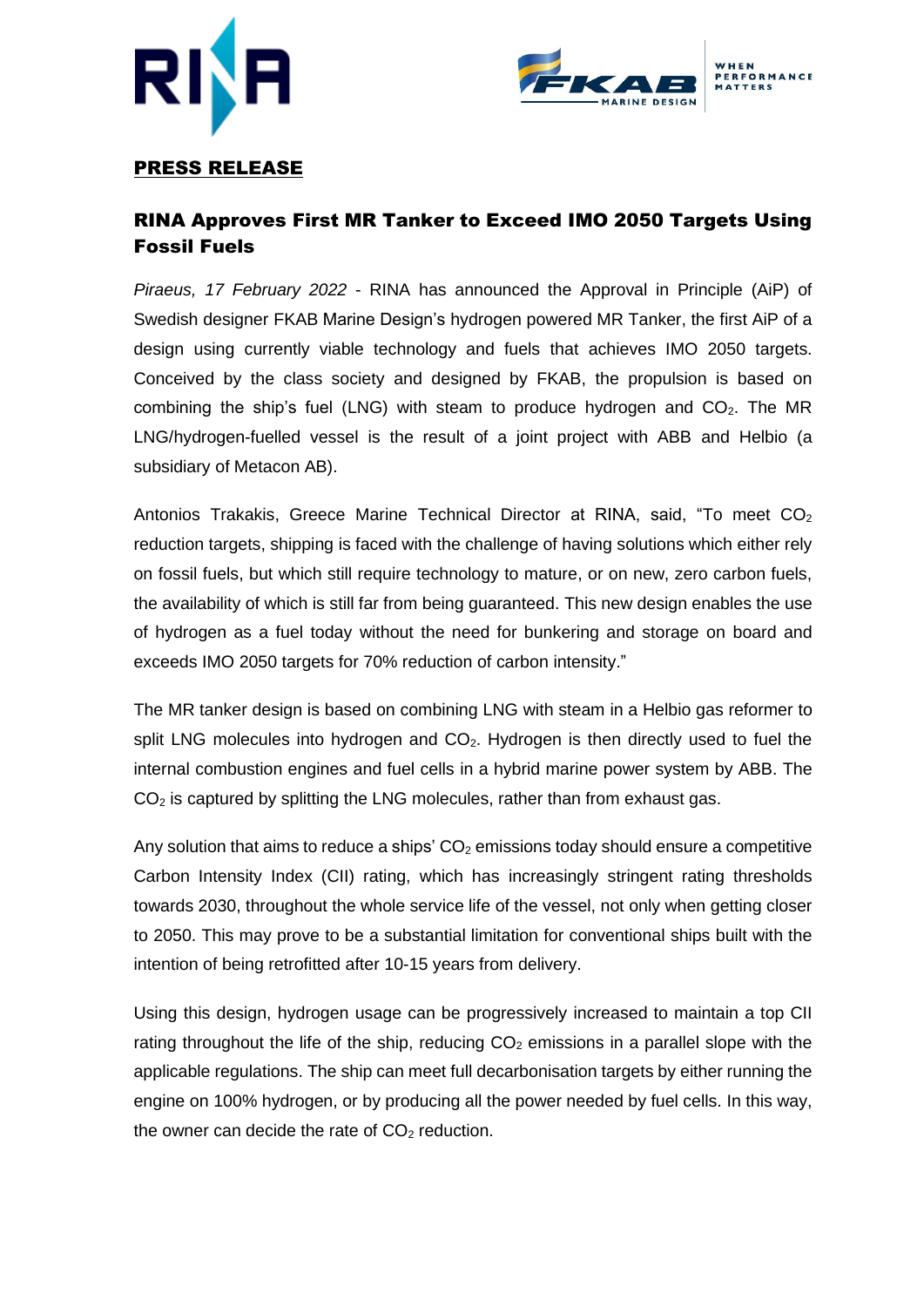



Carbon disposal will be a vital technology for the future to meet global decarbonization goals across all sectors. The concept will not require onshore carbon disposal technology to be available before 2032.

Andreas Hagberg, Head of Sales & Marketing Department at FKAB, commented, "The concept is revolutionary because it does not require any portside hydrogen infrastructure. The hydrogen is created onboard the vessel and all necessary equipment can be easily fitted on deck, so ship owners can convert existing vessels. The fuel cells have been specifically developed to produce more power and fewer emissions."

 $CO<sub>2</sub>$  is liquefied by the cryogenic steam from the LNG and can be used as the inert gas for the tanker. No additional bunkering, aside from normal LNG, is required. The hydrogen produced can be used to power the main engine, or fuel cells, or a hybrid of the two. The AiP covers the hybrid option.

Trakakis concluded, "Now that the concept has been brought to the real world through an immediately applicable CII A rated design, this opens the door to reduce emissions in a much shorter timeframe. The AiP is for an MR tanker, but the technology can be applied to a wide range of vessel types and sizes."

### **Ends –**

### **About FKAB**

*FKAB Marine Design is a 60-year-old family-owned company delivering ship designs prepared for the future. We are based in Uddevalla (HQ), Gothenburg & Shanghai and our clients are shipowners, shipyards, governments and authorities from all over the world. Our designs are optimized with focus on operation, low fuel consumption, low environmental impact and ready to meet future demands. We are part of the projects from the first sketch to delivering the complete design to the shipyard. During the years we have developed proven designs for Product and Chemical tankers coated and stainless steel, Bunker vessels, LNG and LPG Gas carriers, General cargo vessels, Dredgers, Ferries, Rescue boats, Navy vessels, Push barges & Container feeders.*

### **Contact**

Andreas Hagberg Head of Sales & Marketing +46 708 26 75 96 [andreas.hagberg@fkab.se](mailto:andreas.hagberg@fkab.se)

#### **About RINA**

*RINA provides a wide range of services across the Energy&Mobility, Marine, Certification, Infrastructure & Real Estate and Industry sectors. With net revenues in 2020 of 495 million Euros, over 4,000 employees and 200 offices in 70 countries worldwide, RINA is a member of key international organizations and an important contributor to the development of new legislative standards. [www.rina.org](http://www.rina.org/)*

**Contacts** Giulia Faravelli